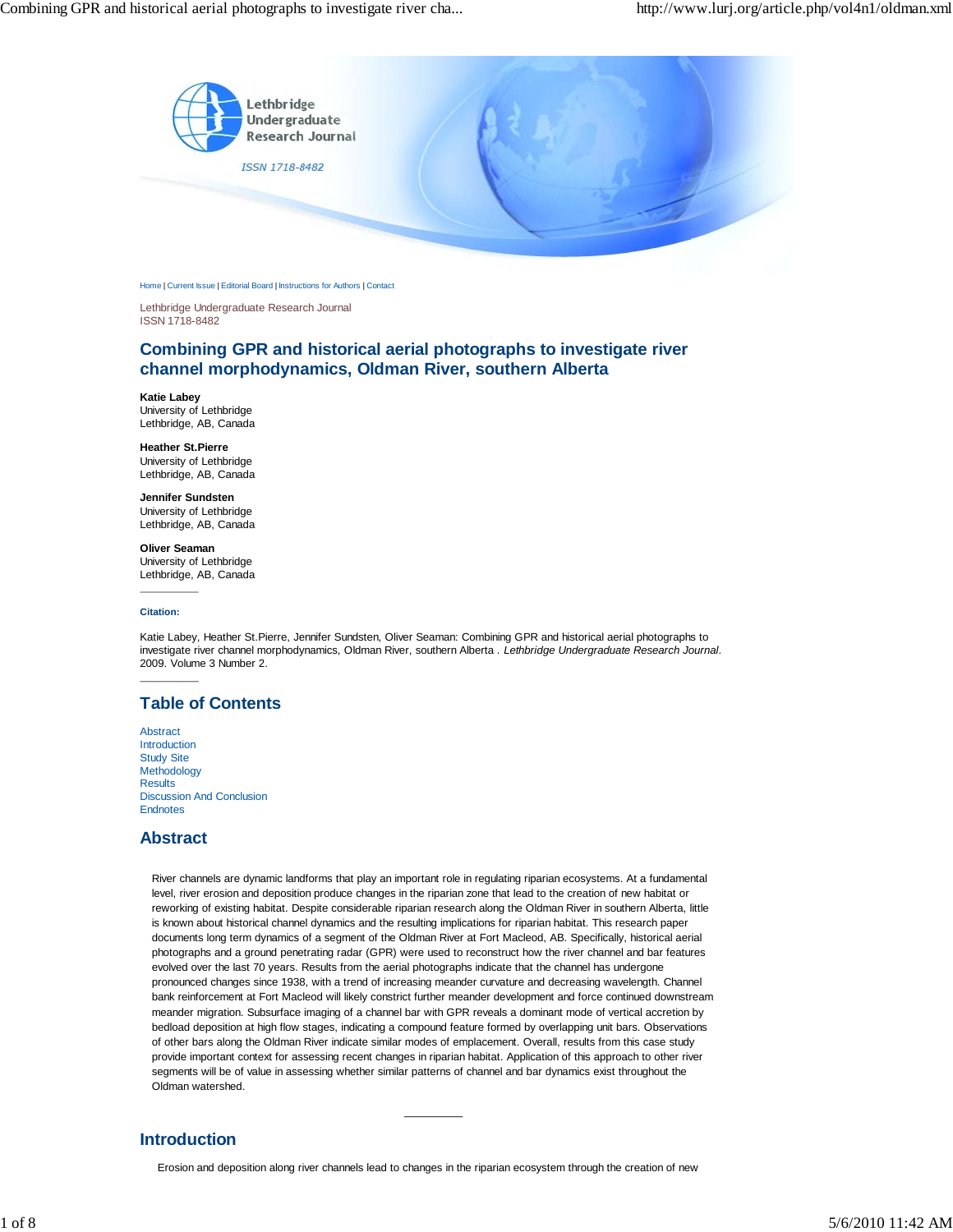habitat or reworking existing habitat. The Oldman River of southern Alberta is well known for its unique riparian ecology, yet little is known about the dynamics of the river channel and allied depositional bars. Documenting the morphodynamics of channel bars is valuable when assessing riparian zone dynamics because it tells us about the geomorphic (process-form) context of the habitat  $[1, 2]$ . By documenting the internal structure and migration of channels and bars, it is possible to develop a more comprehensive understanding of how the riparian habitat evolves.

Channel and bar development are largely controlled by river competence, power, velocity, and the availability of sediment at high discharge  $[3, 4]$ . Channel bars define a wide range of sedimentary bedforms that can be divided into different groups based on the channel pattern. For example, alternate bars are commonly associated with straight channels, point bars at the inner banks of meander lobes, and braid bars in braided channels  $[$ <sup>4</sup>,  $^5$ ]. Previous research has demonstrated how the overall pattern of channel and bar development controls the pattern of riparian vegetation  $[^2, ^6, ^7, ^8]$ .

To date, little research has been conducted on the geomorphology of the Oldman River, or gravelly meandering rivers in general [<sup>9</sup>]. We adopt a similar approach to that of Wooldridge and Hickin (2005), whereby channel and bar dynamics are investigated through aerial photographs and ground penetrating radar (GPR). The latter is a geophysical technique that images subsurface features with electromagnetic energy. By integrating GPR and aerial photographs, Wooldridge and Hickin (2005) were able to associate alluvial architecture, sediment transport, and bar formation over a period of 50 years  $[^{10}].$ 

Our study had two main objectives: (1) to describe and define the morphodynamics of a compound bar using GPR and historical aerial photographs; and (2) to construct a relative chronology of deposition and determine the primary formative processes. By understanding the processes driving channel bar formation and maintenance we aim to provide useful information for management and conservation efforts in gravelly, meandering rivers, with particular implications for poplar forests in the riparian zone of the Oldman River.

## **Study Site**

The Oldman River is a meandering, gravel river flowing east from the Rocky Mountains to the South Saskatchewan River. It has an average discharge of 95 m3/s and has its highest rate of flow between the months of May and June. Significant floods occurred in 1975, 1995, and 2005. Historical channel development has affected how alluvial sediments such as gravels, sands, and clays are deposited  $[^2]$ . From the Oldman River Dam to Fort MacLeod there is a change in geomorphic context (Figure 1). The floodplain near the dam is confined by valley marginal bedrock, while Fort MacLeod is characterized by a wide floodplain of alluvial deposits  $[^2]$ . Topographical controls such as the reinforced banks at the town of Fort MacLeod have restricted the channel diversity of the Oldman River. This has direct impact upon the dynamics of the Oldman River channel, and the riparian ecosystem.

Southern Alberta is characterized by a dry sub-humid climate regime with frequent occurrences of stable, high pressure systems. The regional geology of the area consists of coarse glaciofluvial deposits, till and glaciolacustrine silts [11]. Many of these deposits are exposed in valley-side exposures. Bedrock outcrops are also common in the upper reaches of the Oldman River.

The channel segment investigated during this study is located north of the town of Fort Macleod (Figure 1). The bar is approximately 0.5 km long by 0.2 km wide. Half of the bar is stabilized by vegetation. The un-vegetated, active portion of the bar consists of large cobbles and gravel on the southwest side, with decreasing sediment size in the direction of flow over the bar to the northeast.

**Figure 1: Location of study site along Oldman River at Fort Macleod.**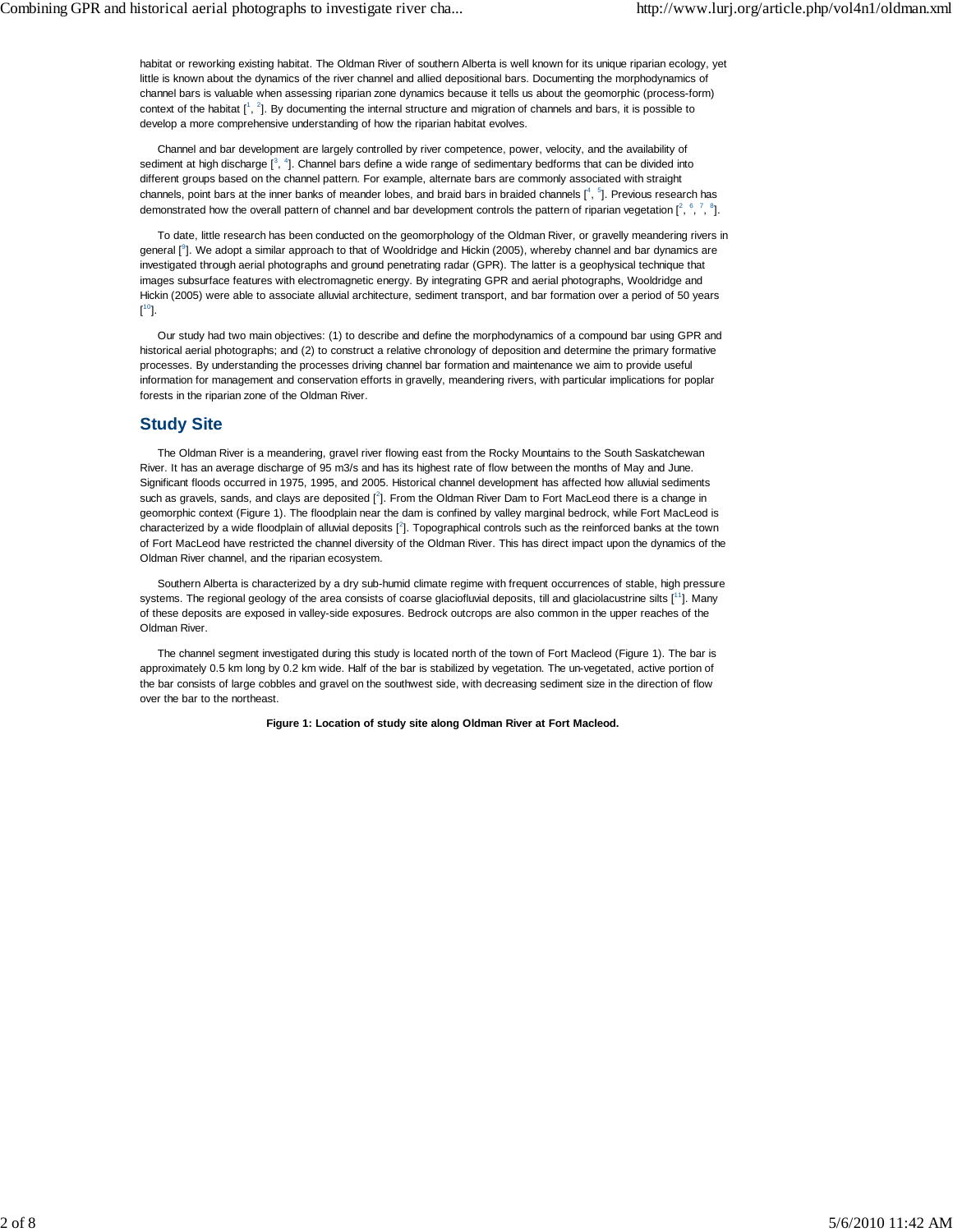

# **Methodology**

### **a) Aerial Photograph Analysis**

Aerial photographs and satellite imagery were used to document channel dynamics from 1938 to 2007. Three aerial photographs (1938, 1973, and 1995) and one QuickBird multispectral satellite image (2007) were examined. All three photographs were taken during the month of September. The aerial photographs were converted to digital images by scanning at 300 dpi. The digital images were then geometrically rectified to a common geographic reference system using ArcGIS v. 9.2 software. A minimum of ten tie-points were used to match images and allow for accurate comparison of channel and bar changes over time. Channel center lines were digitized for each image to show the degree of channel migration in the intervals between images.

### **b) Ground Penetrating Radar (GPR)**

GPR profiles were collected on the un-vegetated, active portion of the bar to document the three-dimensional sedimentary architecture and thereby infer depositional processes. GPR is a non invasive, shallow subsurface technique that uses electromagnetic waves to image subsurface interfaces  $[$ <sup>3</sup>]. Results of GPR surveys are used to characterize internal structures that represent specific depositional processes. GPR data also reveal a relative chronological evolution of the channel bar through the vertical representation of sedimentary structures.

A Pulse Ekko 100 GPR system (Sensors & Software Inc.) with non-shielded antennae (both 100 and 200 MHz antennas) was used. The antennae were fixed 1 m apart on a plastic sled and moved both perpendicular and parallel to the profile. There was a step spacing of 0.22 m and trace stack of 2048. The latter is used to clean the data by averaging multiple transects. The velocity of the radar waves was determined to be 0.1 m/ns. This allows for estimates of the depth to certain radar reflections in the subsurface.

GPR surveys across the bar surface consisted of thirteen transects (Figure 2). Transects were oriented to characterize flow-normal and flow-parallel structures. In order to avoid frequency-dependent radar interpretations  $[10, 12]$ , the subsurface was imaged with two antenna frequencies (100 and 200 MHz) to allow GPR profiles of the same strata to be interpreted at two different scales. This process of interpretation redundancy aids in identifying the subsurface architecture [<sup>10</sup>]. The 100 MHz GPR profile provided greater penetration depth than the 200 MHz profile, but with lower resolution. Therefore, for the best resolution, we focused on the 200 MHz data for all GPR interpretations.

**Figure 2: Layout of the thirteen line data acquisition run with GPR. Arrow heads point in direction of the transect line. Direction of flow is from southwest to northeast.**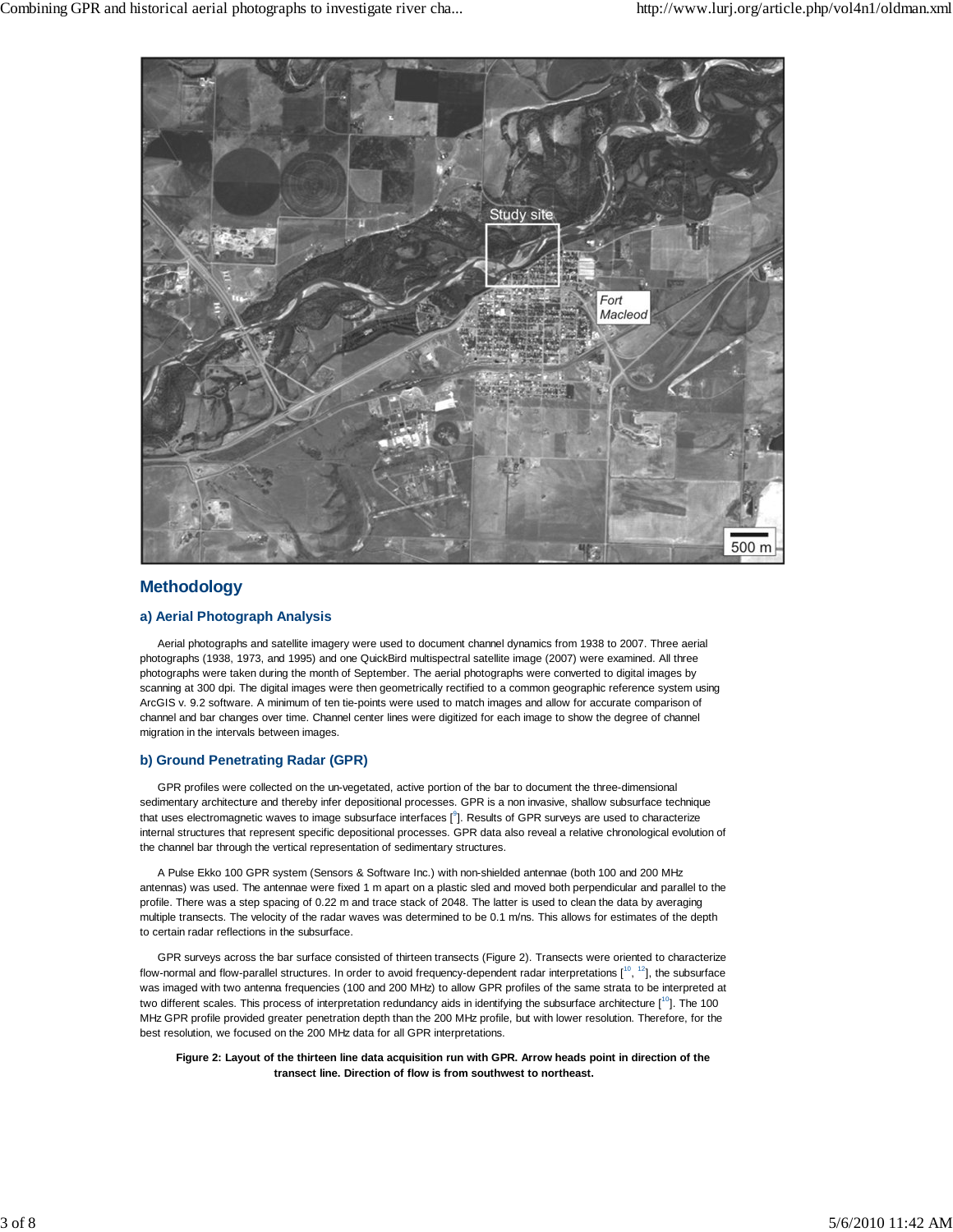

# **Results**

## **a) Evolution of the Channel Bar**

Rectified aerial photographs and satellite imagery provide evidence that the Oldman River channel near Fort Macleod is very dynamic (Figure 3). Only one bar feature was present from one image to the next (indicated with a red outline in Figure 3), suggesting there is constant re-working of most river sediment within the system. This may provide the necessary conditions for the aggradation and subsequent degradation of the numerous channel bars (both unit and compound bars) present at this site.

**Figure 3: Aerial photographs (1938, 1973, 1995) and the QuickBird multispectral satellite image (2007) of the channel bar in the Oldman River, Alberta, taken in September of each year. The bar outlined in 1995 is superimposed on the 2007 image. Direction of flow is from southwest to northeast.**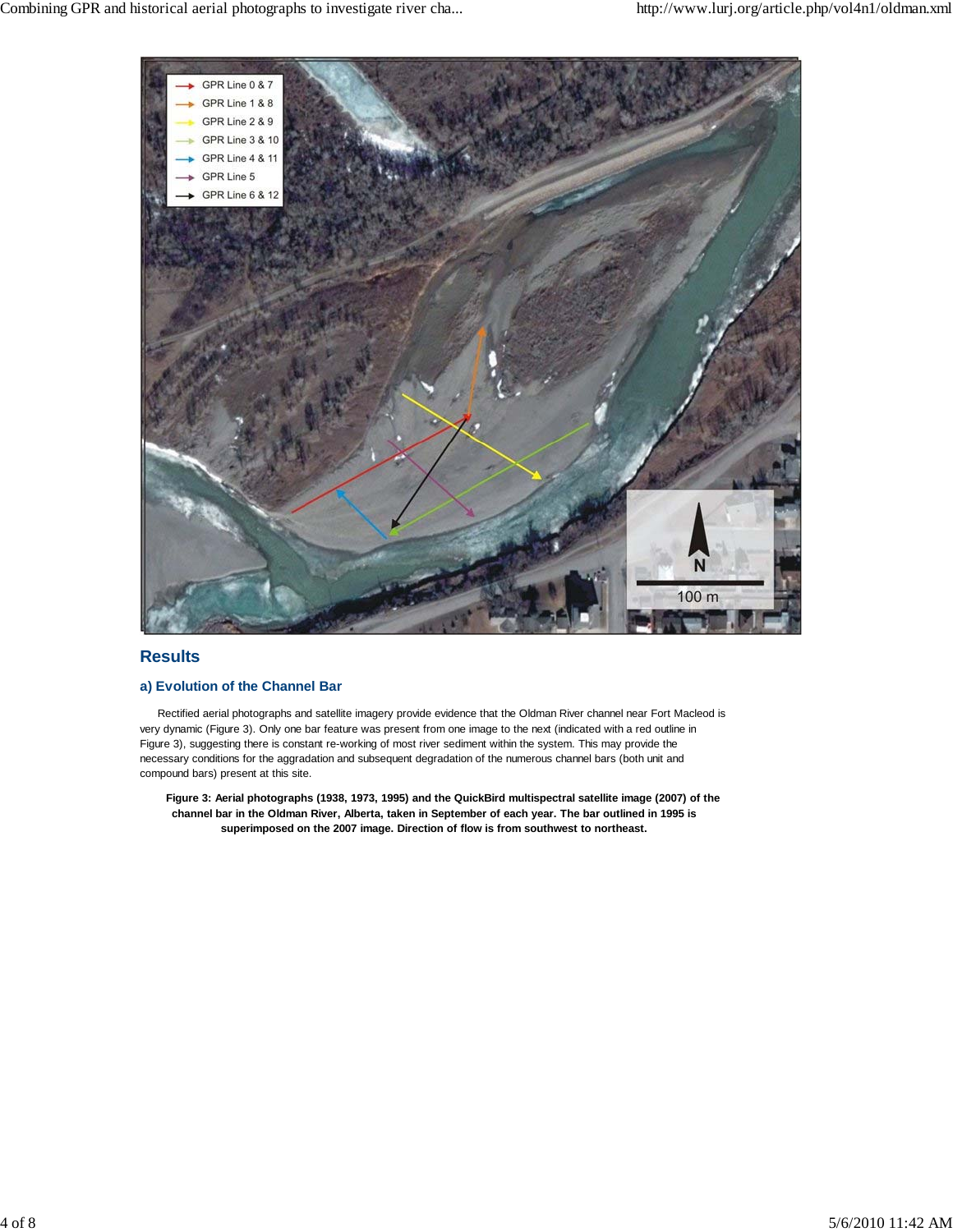

In 1938, this section of the Oldman River was most characteristic of a straight channel with alternate bar formations. The subsequent images (1973, 1995, and 2007) are distinguished by the meandering nature of the channel seen presently (i.e., 2007), with many compound bar formations. One bar in particular, visible as an exposed area in the 1995 photograph, may form the foundation of the stabilized (vegetated) component of the current bar as visible in the 2007 image (Figure 3).

The overall pattern of channel change apparent from the centerlines consists of increasing meander curvature and decreasing wavelength (Figure 4). This indicates that the channel has transformed from a relatively straight segment in 1938 to a more meandering form at present. It is unlikely, however, that this form will persist since the channel banks along the south side at Fort Macleod were recently (ca. < 1995) armored and reinforced with large boulders to prevent bank erosion. The latter will likely constrict further meander development by limiting erosion and thereby force continued downstream meander migration.

**Figure 4: Channel change along a portion of the Oldman River near Fort MacLeod. Colored lines depict channel centerlines for each year: 1938 (orange), 1973 (yellow), 1995 (green), and 2007 (blue). Direction of flow is from southwest to northeast.**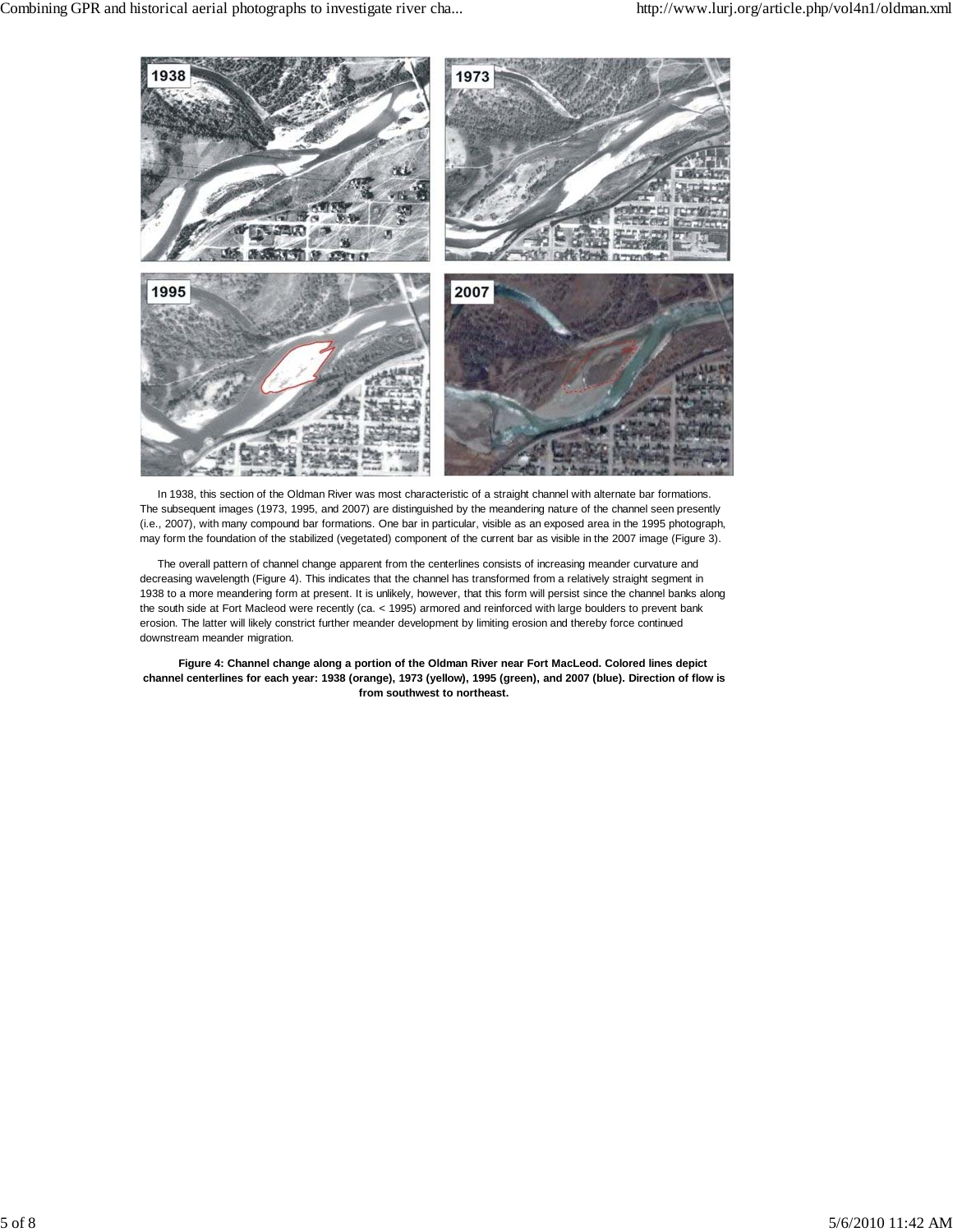

## **b) GPR reflections and interpretations**

GPR profiles reveal a variety of reflections that are interpreted as primary sedimentary structures (Figure 5). Between 4.0-6.0 m of depth, a continuous reflection is identified that might represent the base of the bar (Figure 5A). Below this reflection the signal is largely attenuated, suggesting the presence of conductive material. The latter probably corresponds to fine-grained lacustrine sediment deposited during deglaciation. Gravel pits near the channel bar are underlain by lacustrine silts, further supporting this interpretation  $[13]$ .

Numerous downstream dipping reflections are present in flow-parallel GPR profiles (Figure 5A). These likely represent the downstream accretion of the bar, characterized by migrating bedload sheets. Bedload sheets are low-amplitude, relatively planar features, up to 1 m thick, composed of normally loose sediment  $[1^0]$ . The subparallel nature of the bedload sheets may be attributed to the intermittent nature of bedload transport in the channel. Bedload sheets overtake and bury other sheets, producing the numerous dipping reflections common to this complex bar formation [<sup>10</sup>].

A common technique to summarize GPR profile data is to define consistent patterns of reflections called radar facies. Radar facies are mappable, 3D units composed of reflections whose internal reflection configuration (e.g., shape, orientation), continuity, amplitude, polarity, spacing, and external 3D geometry differ from adjacent units  $[1^0]$ . Three dominant radar facies are apparent in the GPR profiles (Figure 5). In addition, one radar element is identified in flow-normal GPR profiles. Radar elements combine closely related facies into facies associations, and are characterized by the facies assemblage, their external form, and internal geometry  $[1^0]$ . One radar element is presented from Line 9 (Figure 5B).

### **Radar Facies 1**

*Description*. Radar facies 1 (RF1) is distinguished by stacked (~ 0.2 m to 1.0 m thick), horizontal to subhorizontal, continuous (~18 m long), parallel to subparallel reflections (Figure 5A). RF1 reflections are present at variable depths and may act as bounding surfaces for other radar facies (i.e. RF2 or RF3).

*Interpretation.* The RF1 reflections described here are interpreted as vertically accreted sheets deposited from migrating bedload sheets across the bar surface. The regular stacking of these layers is characteristic of simple addition to the bar via vertical accretion of sediment  $I^{10}$ ,  $14$ ]. The prevalence of this depositional form could be attributed to frequent flood conditions in the Oldman River.

### **Radar Facies 2**

*Description*. Radar facies 2 (RF2) consists of short, subparallel, low- to medium-angle, apparent dipping reflections (Figure 5A). RF2 reflections commonly terminate against RF1 reflections acting as bounding surfaces.

*Interpretation.* The RF2 reflections outlined here are interpreted as small-scale downstream accretion of sediment, which could be a mechanism for the downstream advancement of the bar. RF2 reflections may result from the movement of bedload sheets creeping over the slip-face of unit bars or other features on the surface of the bar.

### **Radar Facies 3**

*Description*. Radar facies 3 (RF3) consists of long, subparallel, low- to medium-angle, apparent dipping reflections (Figure 5A). RF3 reflections commonly terminate against RF1 reflections acting as bounding surfaces.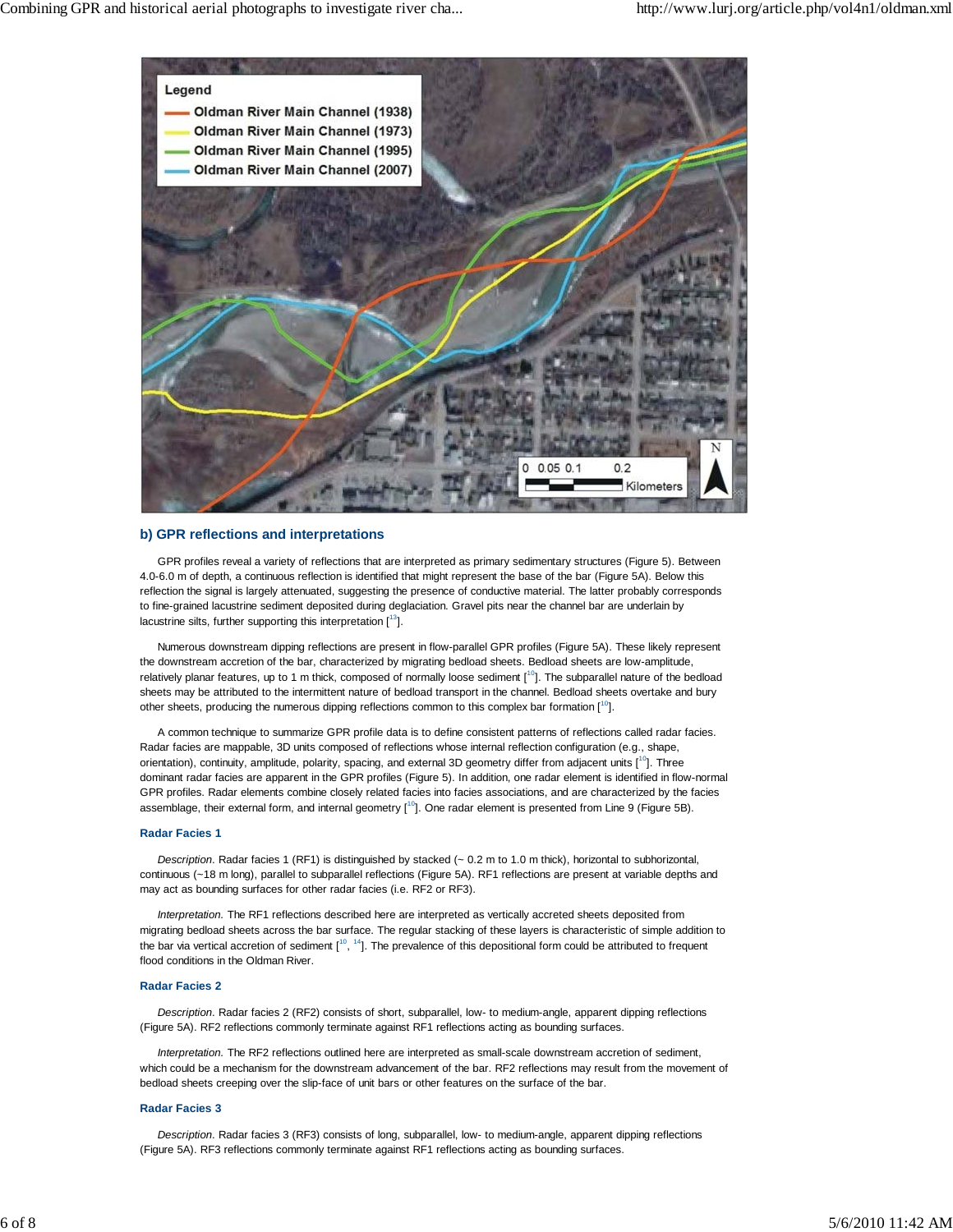*Interpretation.* The RF3 reflections outlined here are interpreted as large-scale vertical and downstream accretion (aggradation) of sediment. RF3 reflections may result from the migration of bedload sheets over the bar margin and are likely a more significant contributor to the vertical and downstream accretion of the bar than RF2 reflections.

#### **Radar Element 1**

*Description*. Radar element 1 (RE1) is characterized by bounding, concave-up reflections that tend to truncate adjacent reflections (Figure 5). RE1 is present at variable depths and consists of variable lengths (~ 8 to 84 m).

*Interpretation.* RE1 reflections described here are interpreted as chute channel deposits bounded by erosional, concave-up channel edges. Chutes and shallow channels that cut across the bar  $(10)$  are also evident in the aerial photographs and satellite imagery. This provides further support that the channel fill observed in RE1 may have developed from the infilling of chutes.

#### **Figure 5: A: Flow-parallel GPR transect (Line 8, 200 MHz) showing RF1, RF2, and RF3. B: Flow-normal GPR transect (Line 9, 200 MHz) showing RE1 (radar element is highlighted in red).**



## **Discussion And Conclusion**

Analysis of the aerial photographs and GPR profiles reveals a complex history of the channel and bar at Fort Macleod. Between 1938 and 2007 the channel underwent dramatic change, in many cases erasing all signs of earlier features. Results from the aerial photographs can be summarized by two key characteristics: (1) a trend of increasing meander curvature and decreasing wavelength with downstream meander migration; and (2) the relative youth of the channel bar imaged with GPR (new since 1995). The downstream migration of the meander appears to be a response to restriction imposed by the armoring of banks at Fort Macleod. Since the channel cannot cut through this coarse, resistant material, it has been forced to migrate downstream instead. In addition, channel sediments from previous bars (visible in 1938, 1973, and 1995) are not likely responsible for the present compound bar formation. The aerial photographs indicate that most, if not all, reflections in the GPR profiles are sedimentary structures that formed between 1995 and 2007. The deposition of new sediment via vertical accretion by migrating bedload sheets may have formed this new bar feature.

From the GPR data, it is possible to identify the dominant depositional features controlling the development of the channel bar. The GPR profiles primarily reveal vertical and downstream accretion elements of the channel bar. The most common radar facies (RF1) is distinguished by continuous, stacked, horizontal to subhorizontal, parallel to subparallel reflections. These are interpreted as vertically accreted deposits from migrating bedload sheets overriding the bar surface. Wooldridge and Hickin (2005) and Hugenholtz *et al.* (2007) have reported similar deposits using GPR in gravel-bed rivers. Many deposits of ancient and modern gravelly-meandering rivers also exhibit horizontal, parallel strata, indicating the dominant contribution of bedload sheets to bar development  $[9, 15]$ .

In the context of riparian ecology, it is important to note that our data suggest a complex history of habitat changes near Fort Macleod, particularly in the context of cottonwood seedling recruitment [<sup>7</sup>]. Our data reveal a highly dynamic channel segment characterized by substantial erosion and deposition within the 70 year timeframe encompassed by the aerial photographs and satellite imagery. Channel bars are also shown to be highly mobile features, providing little time for cottonwoods to colonize and establish within the active channel. Thus, opportunities for riparian vegetation to establish on bars of the Oldman River at Fort Macleod are limited by frequent disturbances associated with erosion and deposition of channel sediment.

Our data also shed light on the pattern of channel change that might be expected in similar segments of the Oldman River. Previous research has related cottonwood recruitment almost solely to point bars – a type of depositional bar that forms on the inside bends of meander lobes (e.g., Mahoney and Rood, 1998). None of the flow-normal GPR profiles show the typical radar facies of a point bar (i.e., strata dipping towards the channel)  $[1^4, 1^6]$ , nor does the channel migration since 1938 follow the typical point bar migration concept (Figure 4). Furthermore, examination of other channel segments of the Oldman River east and west of our study site reveals that most channel bars exhibit similar depositional histories and morphologies to the one we investigated. In light of our results, we conclude by suggesting that spatial patterns of cottonwood recruitment along the Oldman River should be investigated further to account for the bar morphodynamics observed in our study

#### **Acknowledgments**

This project was completed as part of an undergraduate course at the University of Lethbridge (Geography 3035: Fluvial Geomorphology). The assistance of Dr. Chris Hugenholtz is gratefully acknowledged for providing access to the